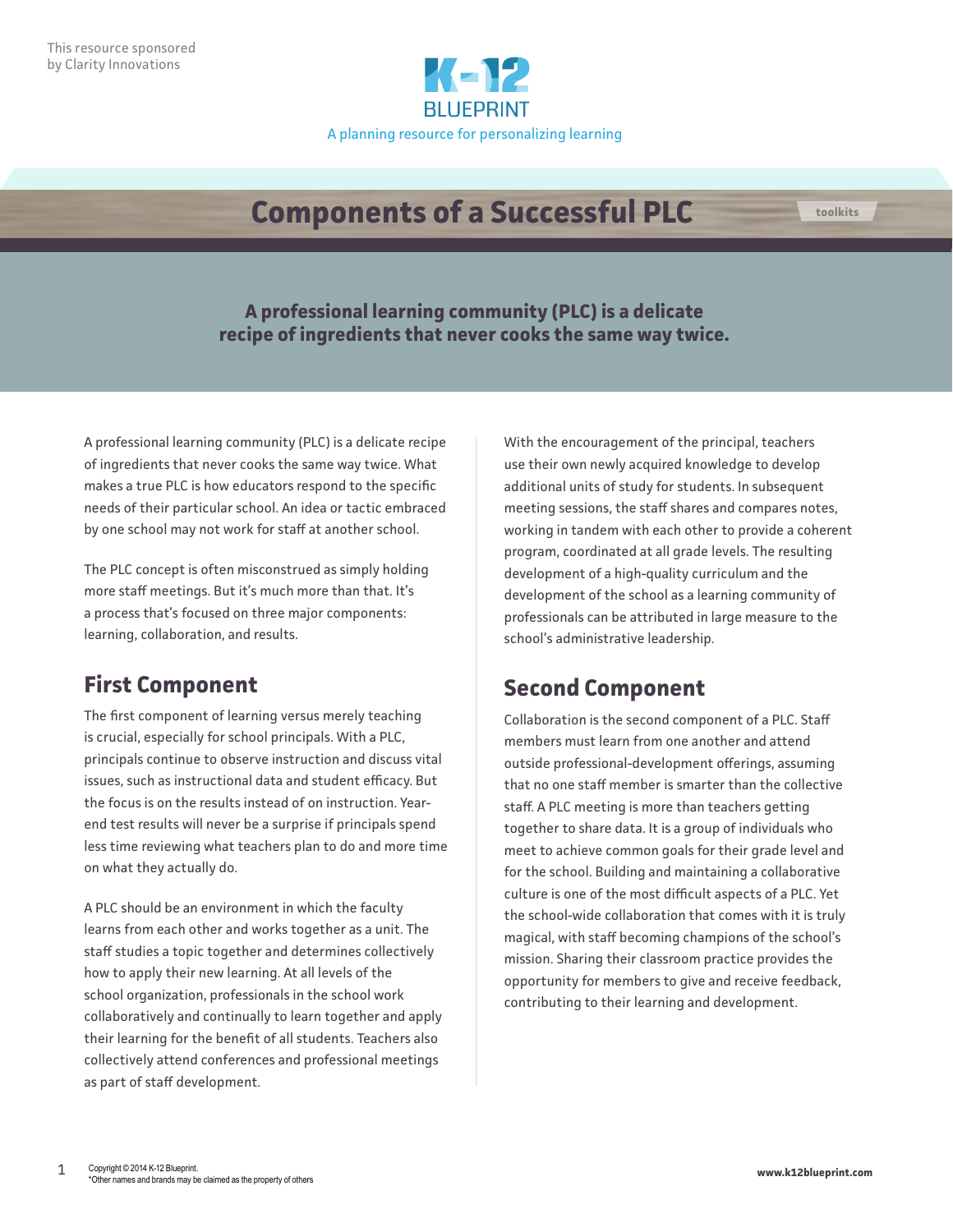Decision-making structures and meetings are primary means of communication. The minutes of each formalized meeting should be printed and distributed to all teachers. Therefore, even if teachers do not attend a particular meeting, they have access to what happened there. In addition, the principal should make announcements each morning over the public-address system, some intended for teachers and others for students. The administrators can also communicate through notes put into teachers' boxes.

Teachers visit each other's classrooms to learn from each other and to provide useful feedback. Such open and trusting practice contributes to individual and community improvement. In an environment of this kind, teachers can share both their successes and their failures and may be more comfortable in debate, disagreement, and discussion.

When implementing a new curriculum, collaboration among the faculty increases dramatically for several reasons. First, if no one is familiar with the curriculum, everyone needs to learn and master the new material. Second, if the curriculum is organized sequentially, teachers must link their work with what is being taught at other grade levels. Third, teachers must work together on the design of instructional units.

The principal can help develop various structures designed to enable faculty to share, such as optional monthly "concern" meetings that provide opportunities for open discussions of issues or concern to the teachers. Decisionmaking bodies that meet on a regular basis should also be established, as well as activities that foster cooperation and collaboration among the faculty.

Shared decision-making begins at the campus level and is instituted by the instructional leadership team, and can spread through the training of staff from across the district in the knowledge and skills deemed necessary for serving on such a team in each school.

### **Third Component**

This dedication to results is the final component of a successful PLC. Instead of merely sharing data, educators and administrators actively respond to data. This requires ongoing assessment of programs and initiatives in the school, and common formative assessments are vital. Teachers meet weekly to share status reports of their common assessments. During these sharing sessions, the focus is not necessarily on the teacher whose performance indicators are low but on creating an atmosphere where the success of others can be shared and replicated. Principals in PLC schools have the courage to deal with hard numbers regarding student performance and respond to this data.

A ladder of decision making can be used a means for determining the focus of staff development for the school year. Grade-level meetings and priorities can be determined. Subsequently, the entire faculty can convene to discuss and decide on the staff development program, with the staff's voice carried "upward" on the ladder by the established system. The process culminates in a school-wide meeting to make the final decision.

In a PLC, principals encourage collective learning, making it clear that expectations are high. Such learning is enabled through arranging time, schedules, and structures to accommodate it. He or she manages and effectively utilizes resources, and monitors and encourages efforts. The principal maximizes the resources brought by grants, large and small, for the benefit of the students. Furthermore, he or she gives teachers the freedom and responsibility to make decisions.

A school's vision evolves from the values of the staff. This vision is used as a guidepost in making decisions about teaching and learning in the school—a vision that focuses on children and children's success. The school staff joins together as a professional community of learners, engaging in reflection, assessment, study, and learning.